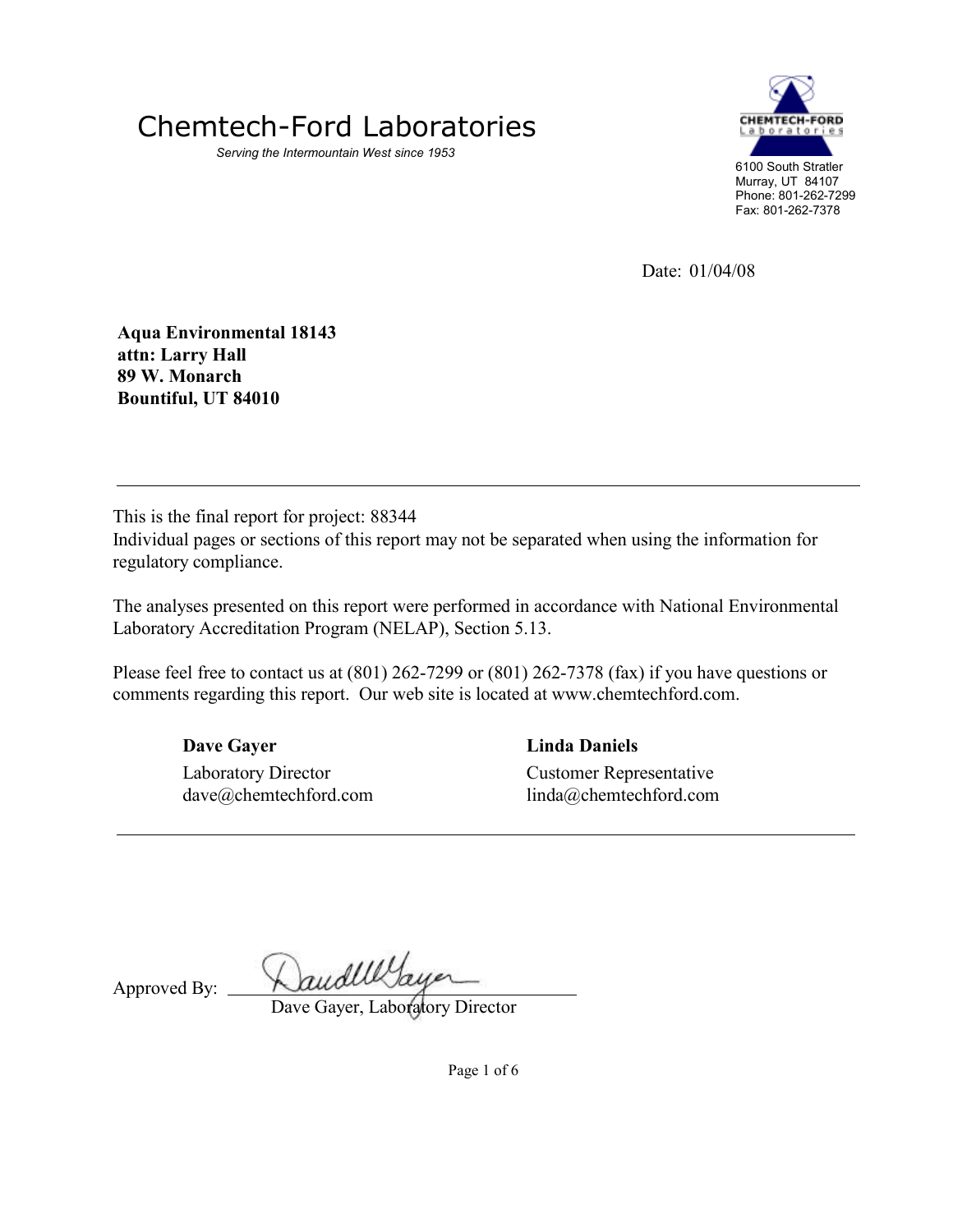

ē

# Chemtech-Ford Laboratories

Certificate of Analysis

## Lab Group No.: 88344 Lab No.: 07 15359

| Name:<br><b>Sample Site:</b><br>Sample ID:<br><b>System No:</b><br><b>Sample Type:</b> | Aqua Environmental 18143<br>394 Middle Oak Ln<br>07 15359<br>18143<br>Drinking Water |                                             | <b>Sample Date:</b><br><b>Receipt Date:</b><br>Sampler:<br><b>Sample Source:</b><br>Project: | 12/21/2007 9:00 AM<br>12/28/2007 2:45 PM<br><b>CLIENT</b><br>EID Oaks |                         |                         |                            |      |  |
|----------------------------------------------------------------------------------------|--------------------------------------------------------------------------------------|---------------------------------------------|----------------------------------------------------------------------------------------------|-----------------------------------------------------------------------|-------------------------|-------------------------|----------------------------|------|--|
| Parameter                                                                              | <b>Sample</b><br><b>Result</b>                                                       | <b>Mimimum</b><br><b>Reporting</b><br>Limit | <b>Units</b>                                                                                 | <b>Method</b>                                                         | <b>Analysis</b><br>Date | <b>Analysis</b><br>Time | Analyst<br><b>Initials</b> | Flag |  |
| <b>Group B - Metals</b>                                                                |                                                                                      |                                             |                                                                                              |                                                                       |                         |                         |                            |      |  |
| Copper, Total, ICP/MS<br>Lead, Total, ICP/MS                                           | 0.197<br>0.0007                                                                      | 0.001<br>0.0005                             | mg/L<br>mg/L                                                                                 | EPA 200.8<br>EPA 200.8                                                | 1/3/2007<br>1/3/2007    | 15:48<br>15:48          | MJB<br>MJB                 |      |  |

#### Abbreviations

ND = Not detected at the corresponding Minimum Reporting Limit.

1 mg/L = one milligram per liter = 1 part per million.

1 ug/L = one microgram per liter = 1 part per billion.

#### Flag Descriptions

APH = The test was performed past the EPA specified holding time.

 $H = A$  high bias is suspected.

I = The analysis experienced a matrix interference which may have affected the results.

J = The result is positive and estimated. The result falls between the Minimum Reporting Limit and the Method Detection Limit.

 $L = A$  low bias is suspected.

O = The analysis was performed by an outside contract laboratory.

R = The value represents a reanalysis.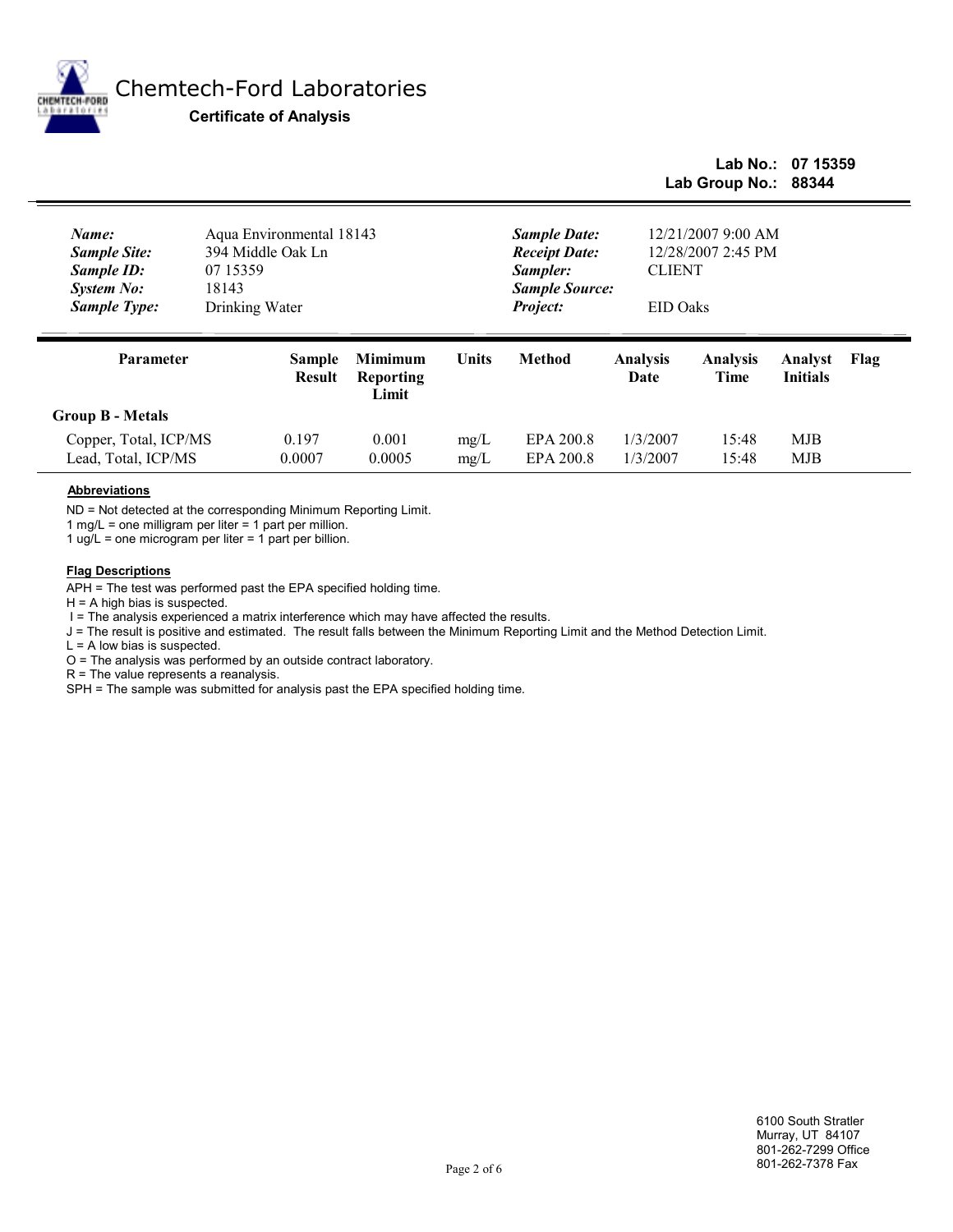

 $\overline{\phantom{0}}$ 

# Chemtech-Ford Laboratories

Certificate of Analysis

## Lab Group No.: 88344 Lab No.: 07 15360

| Name:<br><b>Sample Site:</b><br>Sample ID:<br><b>System No:</b><br><b>Sample Type:</b> | 18143 | Aqua Environmental 18143<br>5330 Pioneer Fork Road<br>07 15360<br>Drinking Water |                                             |              | <b>Sample Date:</b><br><b>Receipt Date:</b><br>Sampler:<br><b>Sample Source:</b><br>Project: | 12/21/2007 7:06 AM<br>12/28/2007 2:45 PM<br><b>CLIENT</b><br>EID Oaks |                         |                            |      |  |  |  |
|----------------------------------------------------------------------------------------|-------|----------------------------------------------------------------------------------|---------------------------------------------|--------------|----------------------------------------------------------------------------------------------|-----------------------------------------------------------------------|-------------------------|----------------------------|------|--|--|--|
| <b>Parameter</b>                                                                       |       | <b>Sample</b><br><b>Result</b>                                                   | <b>Mimimum</b><br><b>Reporting</b><br>Limit | <b>Units</b> | <b>Method</b>                                                                                | <b>Analysis</b><br>Date                                               | <b>Analysis</b><br>Time | Analyst<br><b>Initials</b> | Flag |  |  |  |
| <b>Group B - Metals</b>                                                                |       |                                                                                  |                                             |              |                                                                                              |                                                                       |                         |                            |      |  |  |  |
| Copper, Total, ICP/MS                                                                  |       | 0.117                                                                            | 0.001                                       | mg/L         | EPA 200.8                                                                                    | 1/3/2007                                                              | 15:48                   | MJB                        |      |  |  |  |
| Lead, Total, ICP/MS                                                                    |       | ND                                                                               | 0.0005                                      | mg/L         | EPA 200.8                                                                                    | 1/3/2007                                                              | 15:48                   | MJB                        |      |  |  |  |

#### Abbreviations

ND = Not detected at the corresponding Minimum Reporting Limit.

1 mg/L = one milligram per liter = 1 part per million.

1 ug/L = one microgram per liter = 1 part per billion.

#### Flag Descriptions

APH = The test was performed past the EPA specified holding time.

 $H = A$  high bias is suspected.

I = The analysis experienced a matrix interference which may have affected the results.

J = The result is positive and estimated. The result falls between the Minimum Reporting Limit and the Method Detection Limit.

 $L = A$  low bias is suspected.

O = The analysis was performed by an outside contract laboratory.

R = The value represents a reanalysis.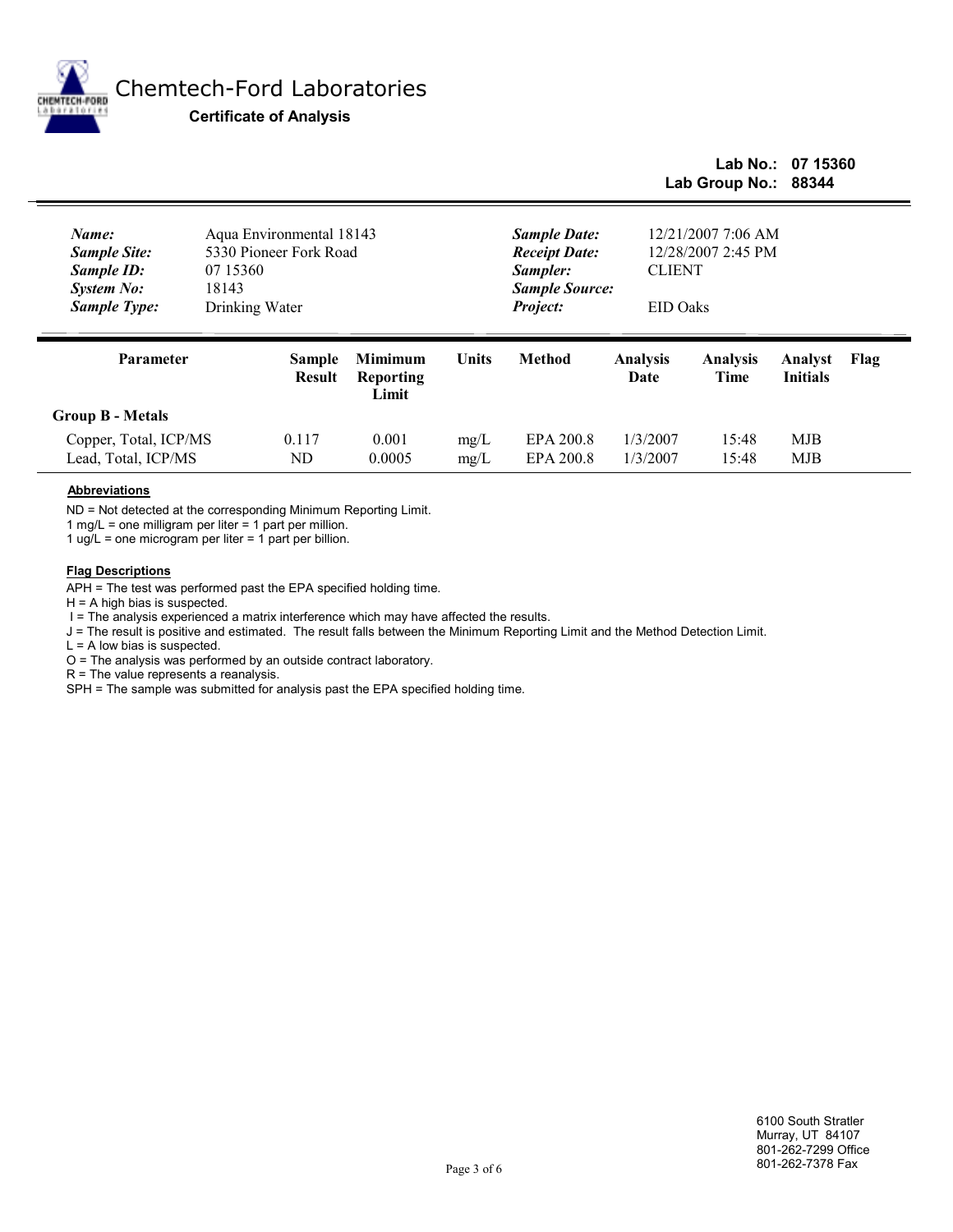

ē

# Chemtech-Ford Laboratories

Certificate of Analysis

## Lab Group No.: 88344 Lab No.: 07 15361

| Name:<br><b>Sample Site:</b><br>Sample ID:<br><b>System No:</b><br><b>Sample Type:</b> | Aqua Environmental 18143<br>715 Freeze Creek<br>07 15361<br>18143<br>Drinking Water |                                             |              | <b>Sample Date:</b><br><b>Receipt Date:</b><br>Sampler:<br><b>Sample Source:</b><br>Project: | <b>CLIENT</b>           | 12/18/2007 2:30 AM<br>12/28/2007 2:45 PM<br>EID Oaks |                            |      |  |  |  |  |
|----------------------------------------------------------------------------------------|-------------------------------------------------------------------------------------|---------------------------------------------|--------------|----------------------------------------------------------------------------------------------|-------------------------|------------------------------------------------------|----------------------------|------|--|--|--|--|
| Parameter                                                                              | <b>Sample</b><br><b>Result</b>                                                      | <b>Mimimum</b><br><b>Reporting</b><br>Limit | <b>Units</b> | <b>Method</b>                                                                                | <b>Analysis</b><br>Date | <b>Analysis</b><br>Time                              | Analyst<br><b>Initials</b> | Flag |  |  |  |  |
| <b>Group B - Metals</b>                                                                |                                                                                     |                                             |              |                                                                                              |                         |                                                      |                            |      |  |  |  |  |
| Copper, Total, ICP/MS                                                                  | 0.254                                                                               | 0.001                                       | mg/L         | EPA 200.8                                                                                    | 1/3/2007                | 15:48                                                | MJB                        |      |  |  |  |  |
| Lead, Total, ICP/MS                                                                    | 0.0011                                                                              | 0.0005                                      | mg/L         | EPA 200.8                                                                                    | 1/3/2007                | 15:48                                                | MJB                        |      |  |  |  |  |

#### Abbreviations

ND = Not detected at the corresponding Minimum Reporting Limit.

1 mg/L = one milligram per liter = 1 part per million.

1 ug/L = one microgram per liter = 1 part per billion.

#### Flag Descriptions

APH = The test was performed past the EPA specified holding time.

 $H = A$  high bias is suspected.

I = The analysis experienced a matrix interference which may have affected the results.

J = The result is positive and estimated. The result falls between the Minimum Reporting Limit and the Method Detection Limit.

 $L = A$  low bias is suspected.

O = The analysis was performed by an outside contract laboratory.

R = The value represents a reanalysis.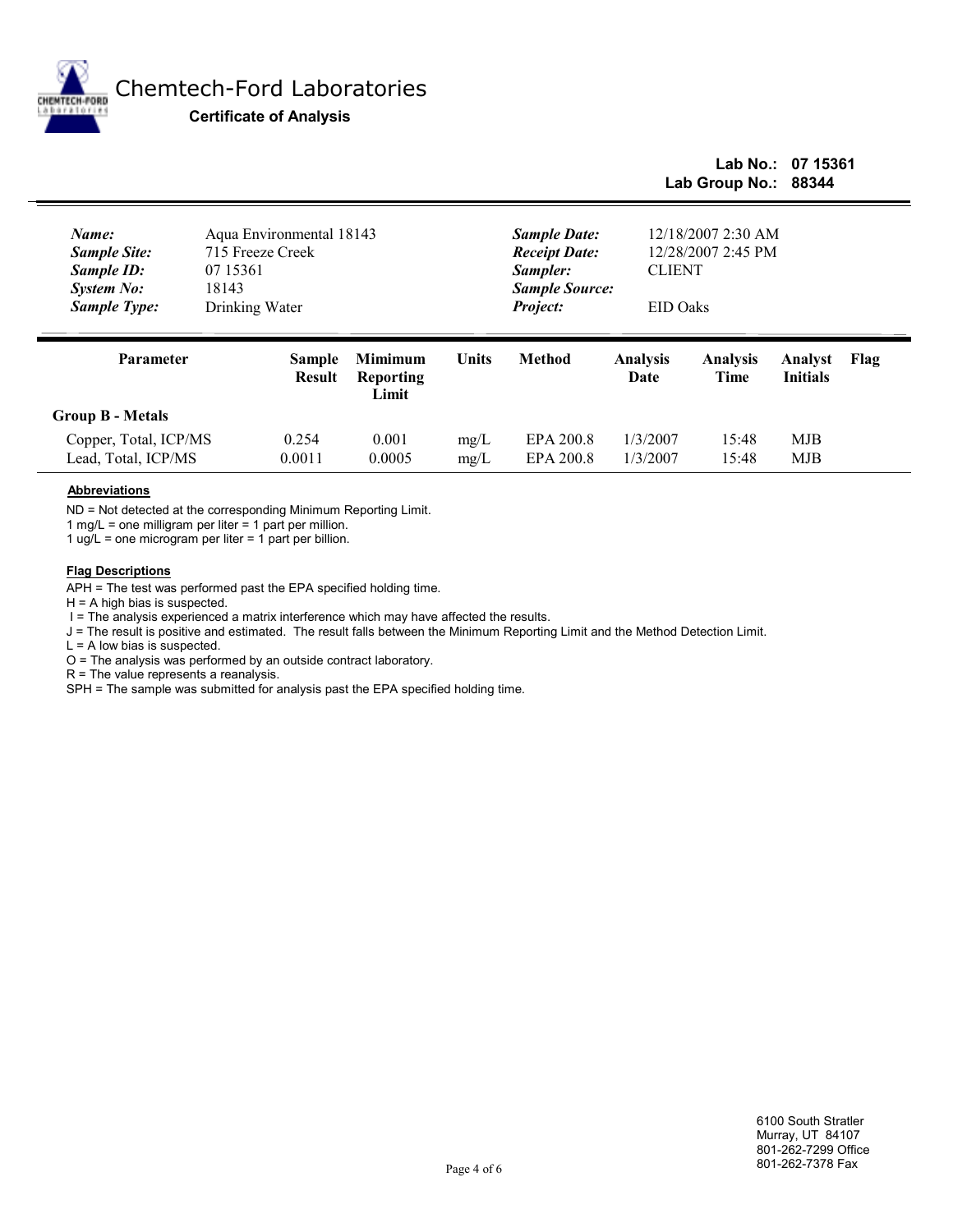

 $\overline{\phantom{0}}$ 

## Chemtech-Ford Laboratories

Certificate of Analysis

## Lab Group No.: 88344 Lab No.: 07 15362

| Name:<br><b>Sample Site:</b><br>Sample ID:<br><b>System No:</b><br><b>Sample Type:</b> | Aqua Environmental 18143<br>6138 Pioneer Fork Road<br>07 15362<br>18143<br>Drinking Water |                                             |              | <b>Sample Date:</b><br><b>Receipt Date:</b><br>Sampler:<br><b>Sample Source:</b><br>Project: | 12/19/2007 10:00 AM<br>12/28/2007 2:45 PM<br><b>CLIENT</b><br><b>EID</b> Oaks |                         |                            |      |  |  |  |
|----------------------------------------------------------------------------------------|-------------------------------------------------------------------------------------------|---------------------------------------------|--------------|----------------------------------------------------------------------------------------------|-------------------------------------------------------------------------------|-------------------------|----------------------------|------|--|--|--|
| Parameter                                                                              | <b>Sample</b><br><b>Result</b>                                                            | <b>Mimimum</b><br><b>Reporting</b><br>Limit | <b>Units</b> | <b>Method</b>                                                                                | <b>Analysis</b><br>Date                                                       | <b>Analysis</b><br>Time | Analyst<br><b>Initials</b> | Flag |  |  |  |
| <b>Group B - Metals</b>                                                                |                                                                                           |                                             |              |                                                                                              |                                                                               |                         |                            |      |  |  |  |
| Copper, Total, ICP/MS                                                                  | 0.323                                                                                     | 0.001                                       | mg/L         | EPA 200.8                                                                                    | 1/3/2007                                                                      | 15:48                   | MJB                        |      |  |  |  |

#### Abbreviations

ND = Not detected at the corresponding Minimum Reporting Limit.

1 mg/L = one milligram per liter = 1 part per million.

1 ug/L = one microgram per liter =  $1$  part per billion.

#### **Flag Descriptions**

APH = The test was performed past the EPA specified holding time.

 $H = A$  high bias is suspected.

I = The analysis experienced a matrix interference which may have affected the results.

J = The result is positive and estimated. The result falls between the Minimum Reporting Limit and the Method Detection Limit.

Lead, Total, ICP/MS 0.0019 0.0005 mg/L EPA 200.8 1/3/2007 15:48 MJB

 $L = A$  low bias is suspected.

O = The analysis was performed by an outside contract laboratory.

R = The value represents a reanalysis.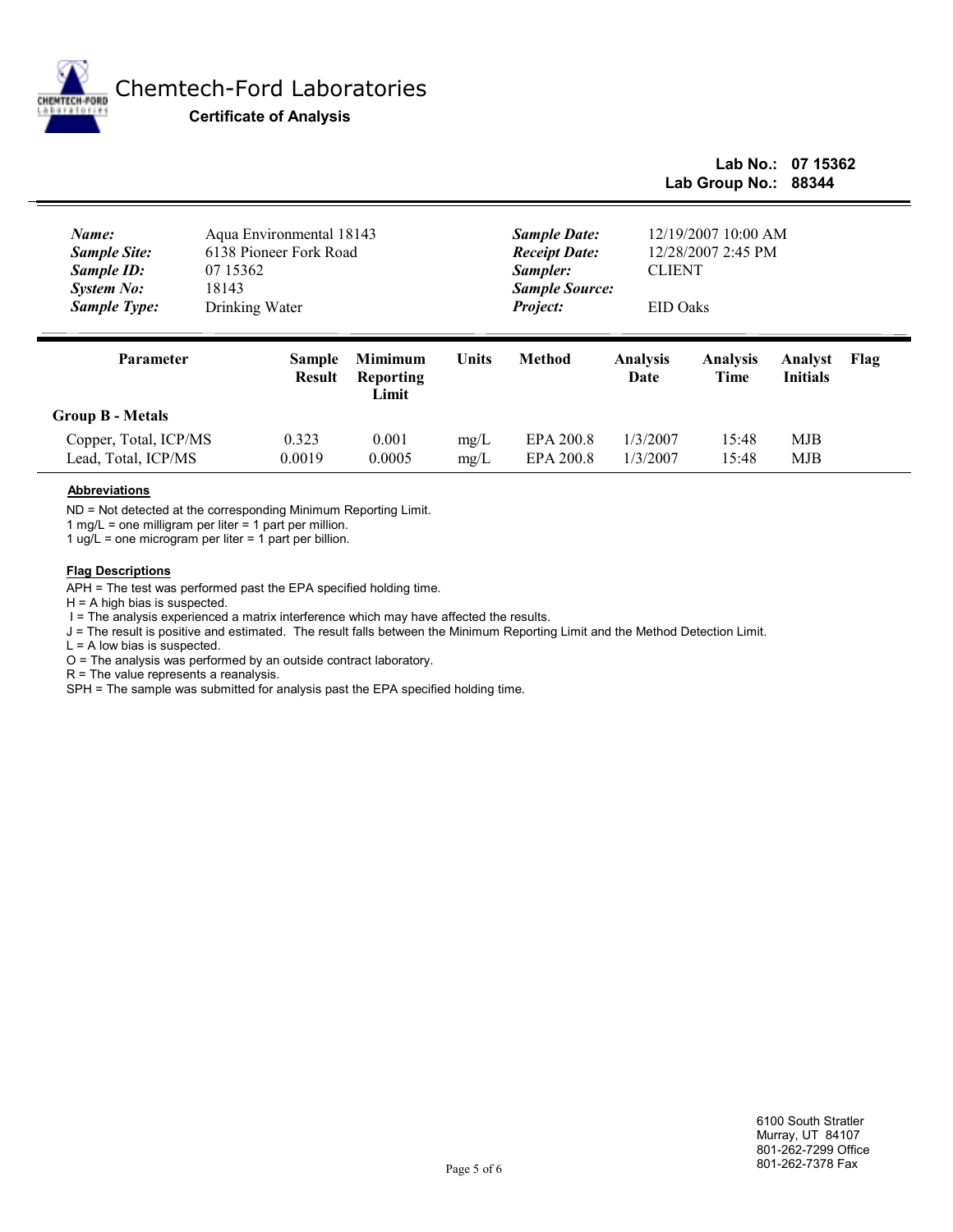

ē

## Chemtech-Ford Laboratories

Certificate of Analysis

## Lab Group No.: 88344 Lab No.: 07 15363

| Name:<br><b>Sample Site:</b><br>Sample ID:<br><b>System No:</b><br><b>Sample Type:</b> | 07 15363<br>18143 | Aqua Environmental 18143<br>6162 Last Camp Circle<br>Drinking Water |                                             |              | <b>Sample Date:</b><br><b>Receipt Date:</b><br>Sampler:<br><b>Sample Source:</b><br>Project: | 12/19/2007 7:10 AM<br>12/28/2007 2:45 PM<br><b>CLIENT</b><br>EID Oaks |                         |                            |      |  |  |  |
|----------------------------------------------------------------------------------------|-------------------|---------------------------------------------------------------------|---------------------------------------------|--------------|----------------------------------------------------------------------------------------------|-----------------------------------------------------------------------|-------------------------|----------------------------|------|--|--|--|
| Parameter                                                                              |                   | <b>Sample</b><br><b>Result</b>                                      | <b>Mimimum</b><br><b>Reporting</b><br>Limit | <b>Units</b> | <b>Method</b>                                                                                | <b>Analysis</b><br>Date                                               | <b>Analysis</b><br>Time | Analyst<br><b>Initials</b> | Flag |  |  |  |
| <b>Group B - Metals</b>                                                                |                   |                                                                     |                                             |              |                                                                                              |                                                                       |                         |                            |      |  |  |  |
| Copper, Total, ICP/MS                                                                  |                   | 0.215                                                               | 0.001                                       | mg/L         | EPA 200.8                                                                                    | 1/3/2007                                                              | 15:48                   | MJB                        |      |  |  |  |
| Lead, Total, ICP/MS                                                                    |                   | ND                                                                  | 0.0005                                      | mg/L         | EPA 200.8                                                                                    | 1/3/2007                                                              | 15:48                   | MJB                        |      |  |  |  |

#### Abbreviations

ND = Not detected at the corresponding Minimum Reporting Limit.

1 mg/L = one milligram per liter = 1 part per million.

1 ug/L = one microgram per liter = 1 part per billion.

#### Flag Descriptions

APH = The test was performed past the EPA specified holding time.

 $H = A$  high bias is suspected.

I = The analysis experienced a matrix interference which may have affected the results.

J = The result is positive and estimated. The result falls between the Minimum Reporting Limit and the Method Detection Limit.

 $L = A$  low bias is suspected.

O = The analysis was performed by an outside contract laboratory.

R = The value represents a reanalysis.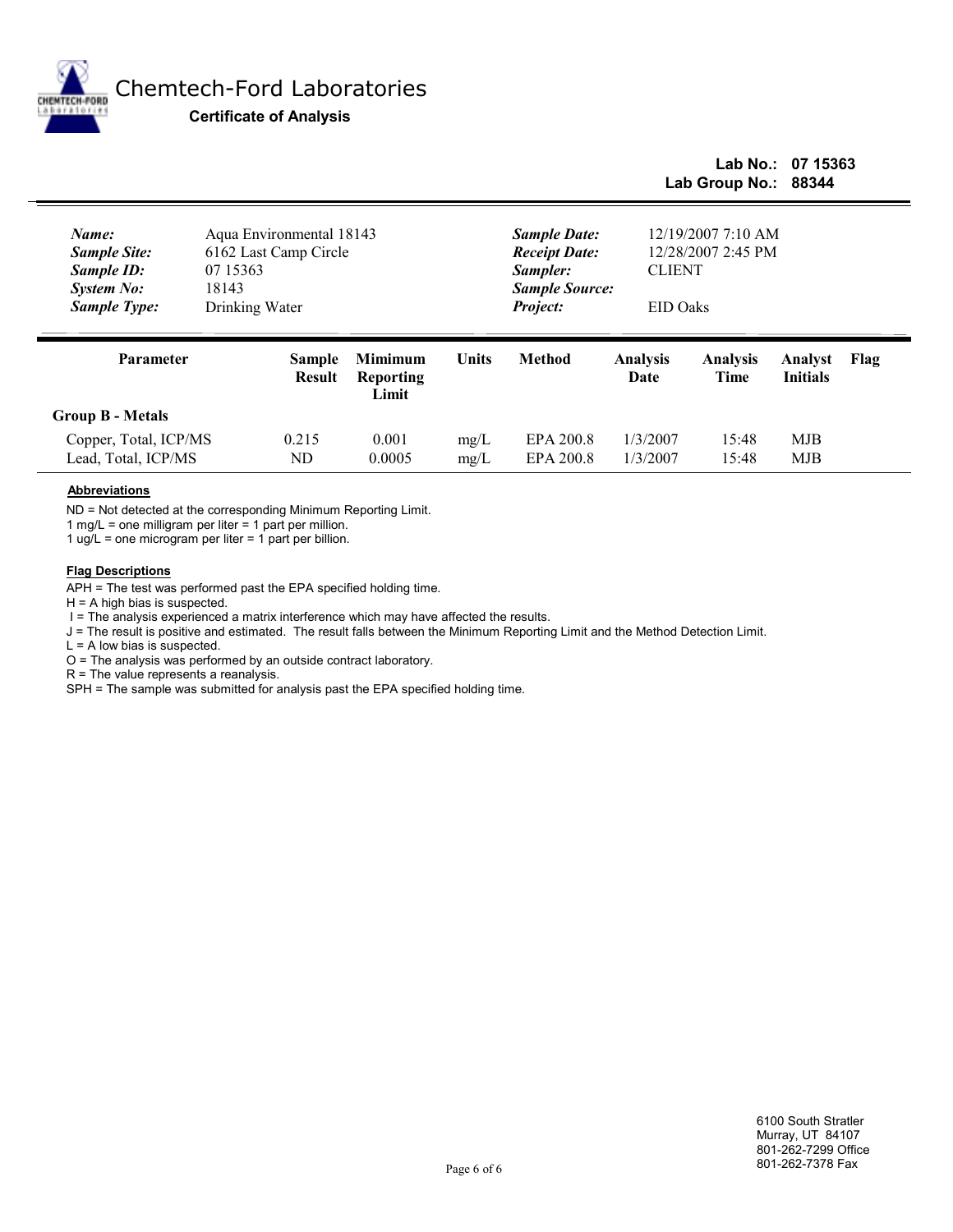|         | Relinquished by: [signature]                                                                  |                  | Date/Time                        |                      |                         |                             |                 |         |           |        |                                                                                  |                                |            |                                                     |                                                                            |                                     |                   | www.chemtechford.com |      |
|---------|-----------------------------------------------------------------------------------------------|------------------|----------------------------------|----------------------|-------------------------|-----------------------------|-----------------|---------|-----------|--------|----------------------------------------------------------------------------------|--------------------------------|------------|-----------------------------------------------------|----------------------------------------------------------------------------|-------------------------------------|-------------------|----------------------|------|
|         | Special Instructions:<br>Rejrquished by: [signatyite]<br>OUIN<br>Relinquished by: [signature] |                  | Date/Time<br>12/38/<br>Date/Time |                      |                         | 1445                        |                 |         |           |        | Regelγed by: [signature]<br>Received by: [signature]<br>Received by: [signature] |                                | $1 \wedge$ |                                                     |                                                                            | Date/Time<br>Date/Time<br>Date/Time | $17 - 79.11$      |                      | 1445 |
|         | Homeowner S                                                                                   |                  |                                  |                      |                         |                             |                 |         |           |        |                                                                                  |                                |            |                                                     |                                                                            |                                     |                   |                      |      |
|         | 10.<br>Sampled by: [print]                                                                    |                  |                                  |                      |                         | Sampled by: [signature]     |                 |         |           |        |                                                                                  |                                |            |                                                     | <b>ON ICE</b>                                                              |                                     | <b>NOT ON ICE</b> |                      |      |
|         | 9.                                                                                            |                  |                                  |                      |                         |                             |                 |         |           |        |                                                                                  |                                |            |                                                     |                                                                            |                                     |                   |                      |      |
|         |                                                                                               |                  |                                  |                      |                         |                             |                 |         |           |        |                                                                                  |                                |            |                                                     |                                                                            |                                     |                   |                      |      |
|         |                                                                                               |                  |                                  |                      |                         |                             |                 |         |           |        |                                                                                  |                                |            |                                                     |                                                                            |                                     |                   |                      |      |
| 5363    | C <sub>i</sub> r<br>CamP<br>αst                                                               | 12/19/07         | 0710                             |                      | $\chi$                  |                             |                 |         |           |        |                                                                                  |                                |            |                                                     |                                                                            |                                     |                   |                      |      |
|         | Pioneer ForkRd<br>38                                                                          | 12/19/07         | 10:00                            |                      | $\overline{\mathsf{x}}$ |                             |                 |         |           | $\chi$ |                                                                                  |                                |            |                                                     |                                                                            |                                     |                   |                      |      |
|         | Freeze Creek                                                                                  | 12/18/07         | 2:30                             |                      | X                       |                             |                 |         |           |        |                                                                                  |                                |            |                                                     |                                                                            |                                     |                   |                      |      |
|         | Pioneer<br>5330<br>For K                                                                      | 12/21/07         | 7.06                             |                      |                         |                             |                 |         |           | Х      |                                                                                  |                                |            |                                                     |                                                                            |                                     |                   |                      |      |
| LAB ID# | SAMPLE LOCATION<br>394                                                                        | DATE             | <b>TIME</b><br>09:00             |                      | ×                       | $\bar{\tilde{\mathbf{s}}}$  |                 | ō       |           | X      |                                                                                  |                                |            |                                                     |                                                                            |                                     |                   |                      |      |
|         |                                                                                               | <b>SAMPLE</b>    | <b>SAMPLE</b>                    | Number of Containers | Drinking Water          | Water                       | Sludge [Solid]  |         | Other:    |        |                                                                                  |                                |            |                                                     |                                                                            |                                     |                   |                      |      |
|         |                                                                                               |                  |                                  |                      |                         | Ground Water<br>Other Solid |                 | Solvent | [specify] |        |                                                                                  |                                |            |                                                     |                                                                            |                                     |                   |                      |      |
|         |                                                                                               |                  |                                  |                      | Waste                   |                             |                 |         |           |        |                                                                                  |                                |            |                                                     |                                                                            |                                     |                   |                      |      |
|         |                                                                                               |                  |                                  |                      | Vate<br>                |                             | Sludge [Liquid] |         |           |        |                                                                                  |                                |            |                                                     |                                                                            |                                     |                   |                      |      |
|         |                                                                                               |                  |                                  |                      |                         |                             |                 |         |           |        |                                                                                  |                                |            |                                                     |                                                                            |                                     |                   |                      |      |
|         |                                                                                               |                  |                                  |                      |                         |                             | <b>MATRIX</b>   |         |           |        |                                                                                  |                                |            |                                                     | ANALYTICAL TESTS REQUESTED                                                 |                                     |                   |                      |      |
|         | <b>CONTACT:</b><br><u>Koaquachg.com</u> system#:<br>$E-MAIL:$<br>1a                           |                  |                                  | 8143                 |                         |                             |                 |         |           |        |                                                                                  |                                |            |                                                     | X Mark 'X' here if you want a copy sent to DEQ Division of Drinking Water. |                                     |                   |                      |      |
|         | 096382<br>PHONE #:<br>$\sim$ T $\sim$                                                         | FAX:<br>PROJECT: | EID.                             |                      |                         | $0a$ Ks                     |                 |         |           |        |                                                                                  | <b>TURNAROUND REQUIRED:*</b>   |            | * Expedited turnaround subject to additional charge |                                                                            |                                     |                   |                      |      |
|         | Bountifu<br>CITY/STATE/ZIP:                                                                   | 84010            |                                  |                      |                         |                             |                 |         |           |        |                                                                                  | <b>PURCHASE ORDER #:</b>       |            |                                                     |                                                                            |                                     |                   |                      |      |
|         | Monarch Dr.<br><u>୫୨</u><br><b>ADDRESS:</b>                                                   |                  |                                  |                      |                         |                             |                 |         |           |        |                                                                                  | <b>BILLING CITY/STATE/ZIP:</b> |            |                                                     |                                                                            |                                     |                   |                      |      |
|         | Environmental<br>TOILO<br><b>COMPANY:</b>                                                     |                  |                                  |                      |                         |                             |                 |         |           |        |                                                                                  | <b>BILLING ADDRESS:</b>        |            |                                                     | ame                                                                        |                                     |                   |                      |      |
|         |                                                                                               |                  |                                  |                      |                         |                             |                 |         |           |        |                                                                                  |                                |            |                                                     |                                                                            |                                     |                   |                      |      |

 $\sim$ 

 $\mathcal{L}^{\text{max}}_{\text{max}}$  and  $\mathcal{L}^{\text{max}}_{\text{max}}$ 

 $\label{eq:2.1} \frac{1}{\sqrt{2\pi}}\int_{\mathbb{R}^3}\frac{1}{\sqrt{2\pi}}\int_{\mathbb{R}^3}\frac{1}{\sqrt{2\pi}}\int_{\mathbb{R}^3}\frac{1}{\sqrt{2\pi}}\int_{\mathbb{R}^3}\frac{1}{\sqrt{2\pi}}\int_{\mathbb{R}^3}\frac{1}{\sqrt{2\pi}}\int_{\mathbb{R}^3}\frac{1}{\sqrt{2\pi}}\int_{\mathbb{R}^3}\frac{1}{\sqrt{2\pi}}\int_{\mathbb{R}^3}\frac{1}{\sqrt{2\pi}}\int_{\mathbb{R}^3}\frac{1$